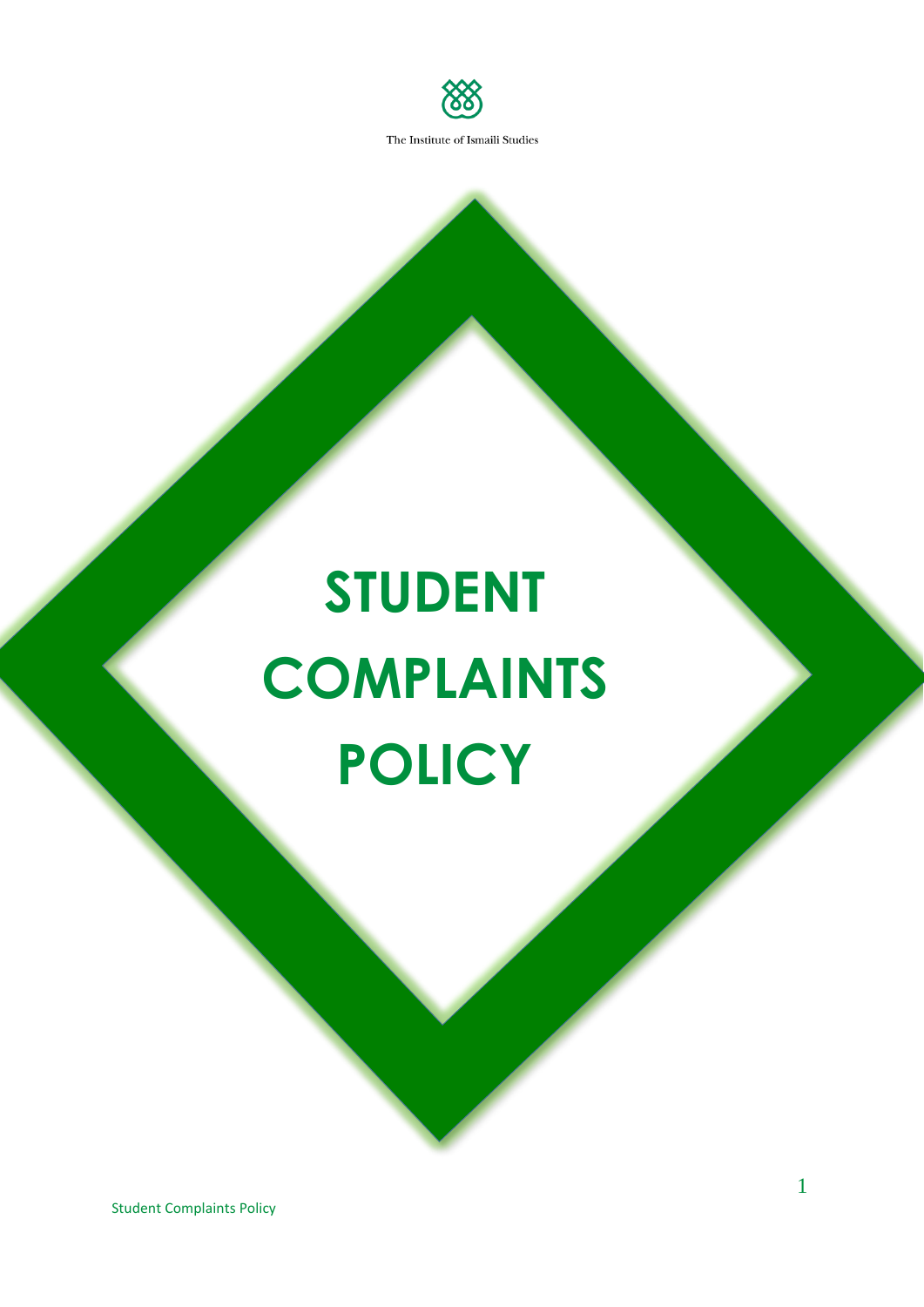

#### **1 Introduction and Scope**

- 1.1 The Institute of Ismaili Studies (the IIS) is committed to providing the highest quality educational experience for all students, from their first interaction with the Institute, when making enquiries about studying on one of our programmes and throughout their journey with us a student. For the purposes of clarity, the generic term "student" will be used throughout this document, as the policy applies at any stage of the student's journey.
- 1.2 This aspiration of providing consistently high quality services is reflected in all our academic, pastoral and support services. We welcome queries and feedback from students about any aspect of our services and we will use this feedback to drive improvement and enhance our students' educational experience.
- 1.3 However, we also acknowledge that students will sometimes wish to make a complaint, and the management of complaints forms a key part of our quality assurance process. In such a situation we will do everything possible to respond to the complaint quickly and to resolve the issue as informally and as effectively as possible.
- 1.4 This policy outlines the process that students should follow to make a complaint and the process that the IIS will follow to achieve an effective resolution.
- 1.5 This policy applies to prospective and registered students who wish to make an academic or non-academic complaint against other students, employees, visitors or volunteers. It proposes a single process which will be followed to manage the investigation and resolution of all student complaints.
- 1.6 The policy applies to all taught postgraduate provision directly administered by the Department of Graduate Studies (DGS). Agreements with external providers who administer part or all of a postgraduate programme belonging to but not directly administered by DGS may specify alternative arrangements for student complaints; in such cases, the policy of the external provider shall supersede this policy.
- 1.7 Complaints from third parties e.g. parents, as well as anonymous complaints, cannot be accepted.
- 1.8 This policy does not deal with **academic appeals**. An academic appeal is a request for a review of a decision or decisions made on student assessment, exam results or award classification or progression to another post-graduate programme. The distinction between an academic appeal and an academic complaint is important to ensure the issue you have is dealt with in the most appropriate way and that this policy and process do not interfere with the operation of academic judgement. Please refer to the student handbook for Academic Appeals.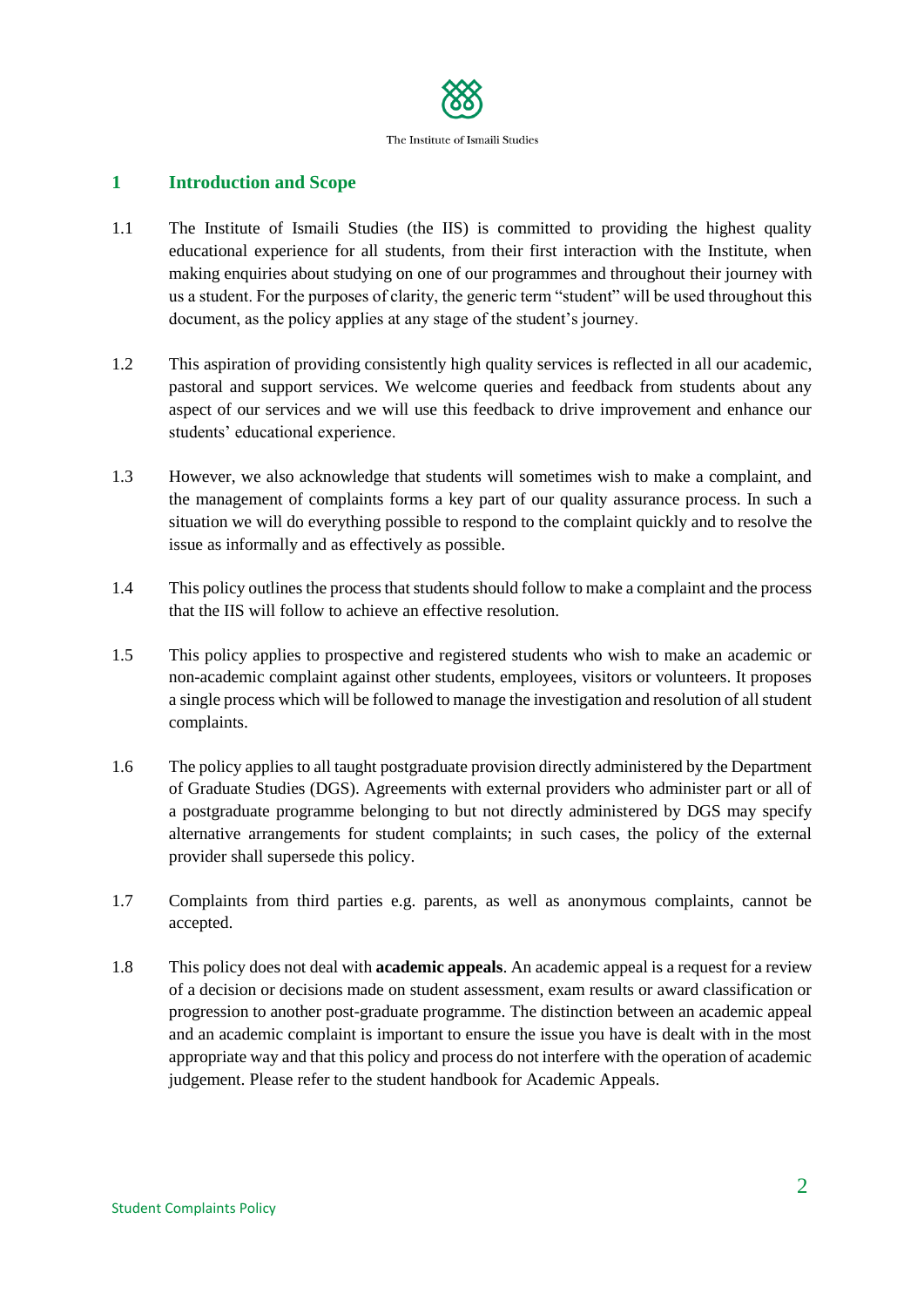

1.9 **Accessibility:** If you need this document in a different format, please contact the Senior Education Programmes Officer or Departmental Administrator.

#### **2 Type of Complaints**

- 2.1 A complaint is the expression of specific concern or dissatisfaction about the Institute's action or lack of action on an issue, about the service provided by the Institute or about any other matter affecting a student's welfare, wellbeing or their overall experience at the IIS.
- 2.2 Examples of **academic complaints** might concern the quality of teaching, the level of and quality of supervision, the quality of feedback or the administration of the academic programme.
- 2.3 **Non-academic complaints** might concern the provision of misleading or incorrect information, provision of facilities or services and alleged discrimination or bullying or a failure of the IIS to follow its own policies and processes.
- 2.4 A complaint may involve other students or employees of the Institute and may be expressed verbally or in writing if in the first instance it only appears to require an informal approach to bring it to a resolution. If the complaint is more serious, if the student is dissatisfied with the response at the informal stage, or if it has not been possible to resolve the complaint informally, the complaint should be submitted in writing in order to be considered at the formal stage.
- 2.5 Any complaint that relates to bullying and / or harassment, discrimination, equality of whistleblowing will be treated as a formal complaint under this policy.
- 2.6 Prospective students should direct any complaint about the Admissions process to the following address: [dgs-hod@iis.ac.uk.](mailto:dgs-hod@iis.ac.uk) However, please note that the judgement of the Admissions Committee cannot be appealed against.
- 2.7 Where there is any uncertainty about whether a complaint should be classed as an academic appeal or a complaint, a decision will be made by the Head of the Department of Graduate Studies (DGS) in consultation with the Head of Quality Assurance & Evaluation (QA&E) and the Co-Director.

#### **3 Underlying Principles**

3.1 This policy has been created in accordance with the Quality Code of the Quality Assurance Agency (QAA) and guidance from the Competition and Market Authority (CMA) on handling complaints, to ensure compliance with consumer protection law and that good practice is observed.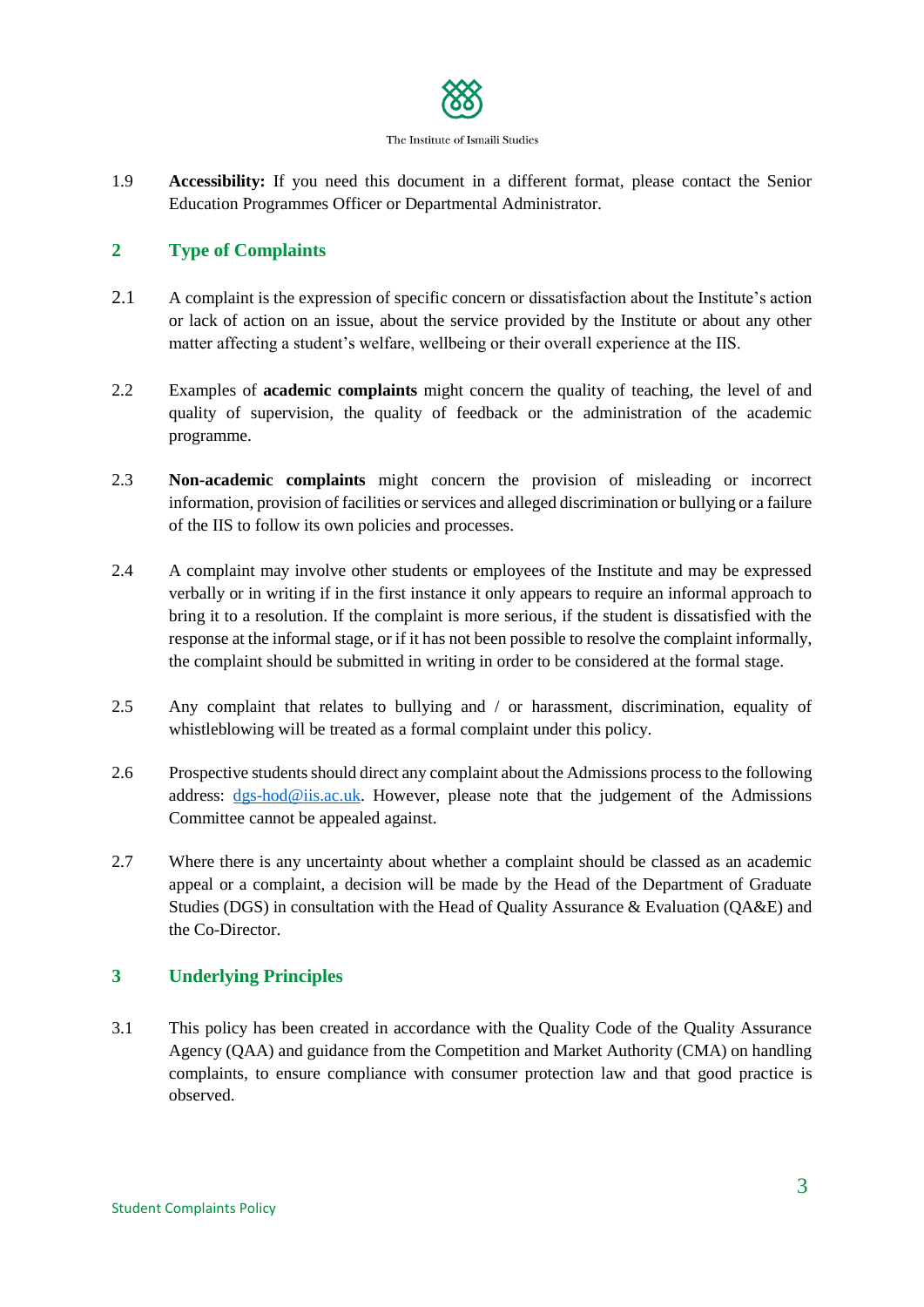- 3.2 This policy provides a clear, transparent and effective route to complaint resolution and is readily available via the student handbook and prospectus, on the IIS website and on Moodle and will be reviewed and updated annually.
- 3.3 All complaints will be treated fairly and impartially and the process is designed to focus on resolving complaints rather than apportioning blame. All parties involved will be kept informed of the progress of the complaint at regular and appropriate intervals during the process.
- 3.4 The issues relating to any complaint will be kept confidential and information will only be shared with any students or employees on a need to know basis.
- 3.5 Every attempt will be made to resolve issues informally and as quickly as possible. Should a complaint be dealt with through the formal process, the complainant has the right to be accompanied to an investigation or panel meeting by a fellow student, friend or relative. Please note that anyone who accompanies a complainant to such a meeting should do so as an observer, unless requested to contribute by the panel.
- 3.6 This process is not a legal one. It serves as a formal, internal process against which the IIS can be assessed as having applied its regulations and fulfilled its duty of care to deliver services to students satisfactorily; that it investigates complaints robustly and fairly, and that it makes decisions and takes actions that are reasonable and proportionate. Under this policy, therefore, students are not entitled to legal representation at complaints hearings and appeals.
- 3.7 All complaints are taken seriously, will be investigated appropriately and can be made without fear of victimisation. However, repeated and unwarranted complaints or the vexatious or malicious use of the Student Complaints Policy may result in disciplinary action against the student.
- 3.8 An annual review of the Student Complaints Policy, processes and outcomes will be undertaken by the Head of Quality Assurance & Evaluation (QA&E), in consultation with the Academic Management Committee (AMC), to monitor effectiveness and ensure that the Institute is able to address the root causes of problems, to learn from complaints made, ensure the same complaints do not reoccur and to improve our students' educational experience.
- 3.9 The IIS recognises the importance of responding to complaints as quickly as possible in the interests of fairness and to manage the expectations of all parties affected. Whilst every effort will be made to adhere to the timescales given in this policy, where they do slip due to staff absence or operational difficulties, new timescales will be communicated to the student. All complaints will be closed within the deadline of 90 days set by the Office of the Independent Adjudicator for Higher Education.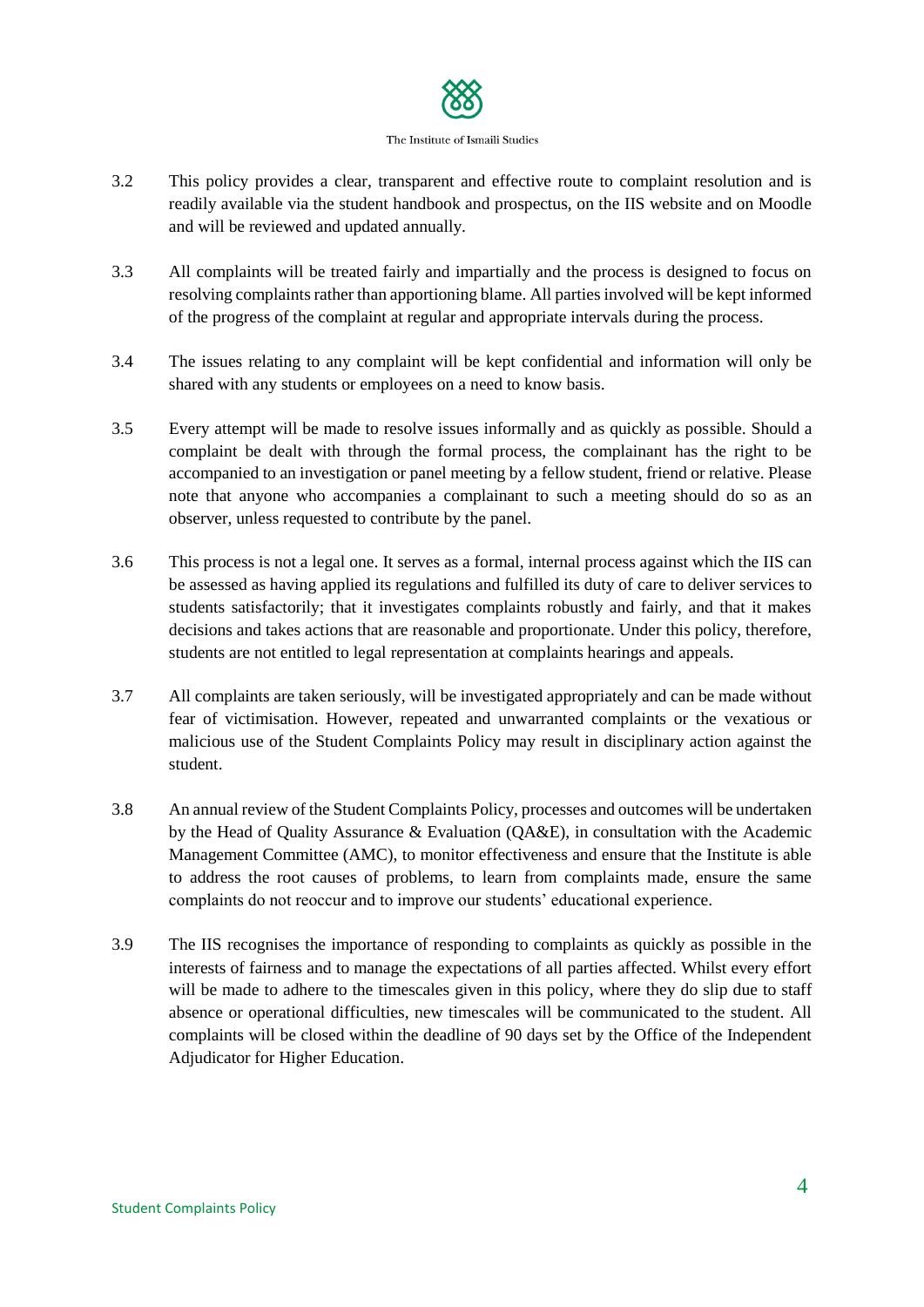

### **4 Stage 1: Informal Resolution**

- 4.1 In the first instance students should raise their complaint with the respective Programme Leader, Academic Advisor or Student Services Manager. If, however, the complaint is against one of these individuals, students should address their complaint to the Head of DGS. The complaint will then be forwarded to the most appropriate person in the department, with the aim of the complaint being resolved within the department if at all possible.
- 4.2 Every attempt will be made to resolve and /or respond to your complaint within 10 working days. You will be advised if this timescale needs to be extended because of the planned absence of key individuals.

### **5 Stage 2: Making a Formal Complaint**

- 5.1 With all complaints, informal resolution will be sought. However, if the student is not satisfied with the outcome at stage 1; if the complaint relates to bullying and  $\ell$  or harassment, discrimination, equality or whistleblowing or if the complaint is against a Head of Department, a formal complaint should be raised. Complaints should be made in writing to the Head of QA&E at [studentcomplaints@iis.ac.uk.](mailto:studentcomplaints@iis.ac.uk)
- 5.2 A complaint should be made as soon as possible after the incident / issue which gives rise to the complaint has occurred, but cannot be accepted after a period of 15 working days has lapsed. The complaint will be managed in accordance with the version of the policy which is current when the complaint is submitted, regardless of the time of the incident / issue.
- 5.3 The student will be asked to provide the following information:
	- basic details about the complaint, what happened and when;
	- how it has affected them;
	- whether there are any witnesses or supporting evidence;
	- what they have done to try and achieve informal resolution;
	- what they would like the Institute to do to sort things out; and
	- their contact details and preference for the way in which the IIS should communicate with them.
- 5.4 The student complaint will be acknowledged within two working days, investigated within 10 working days, and every attempt will be made to communicate the outcome to the student within 15 working days of the complaint being submitted. If this is not possible e.g. because the complaint is raised during the holiday period, they will be informed and an indicative timescale for resolution will be given to them.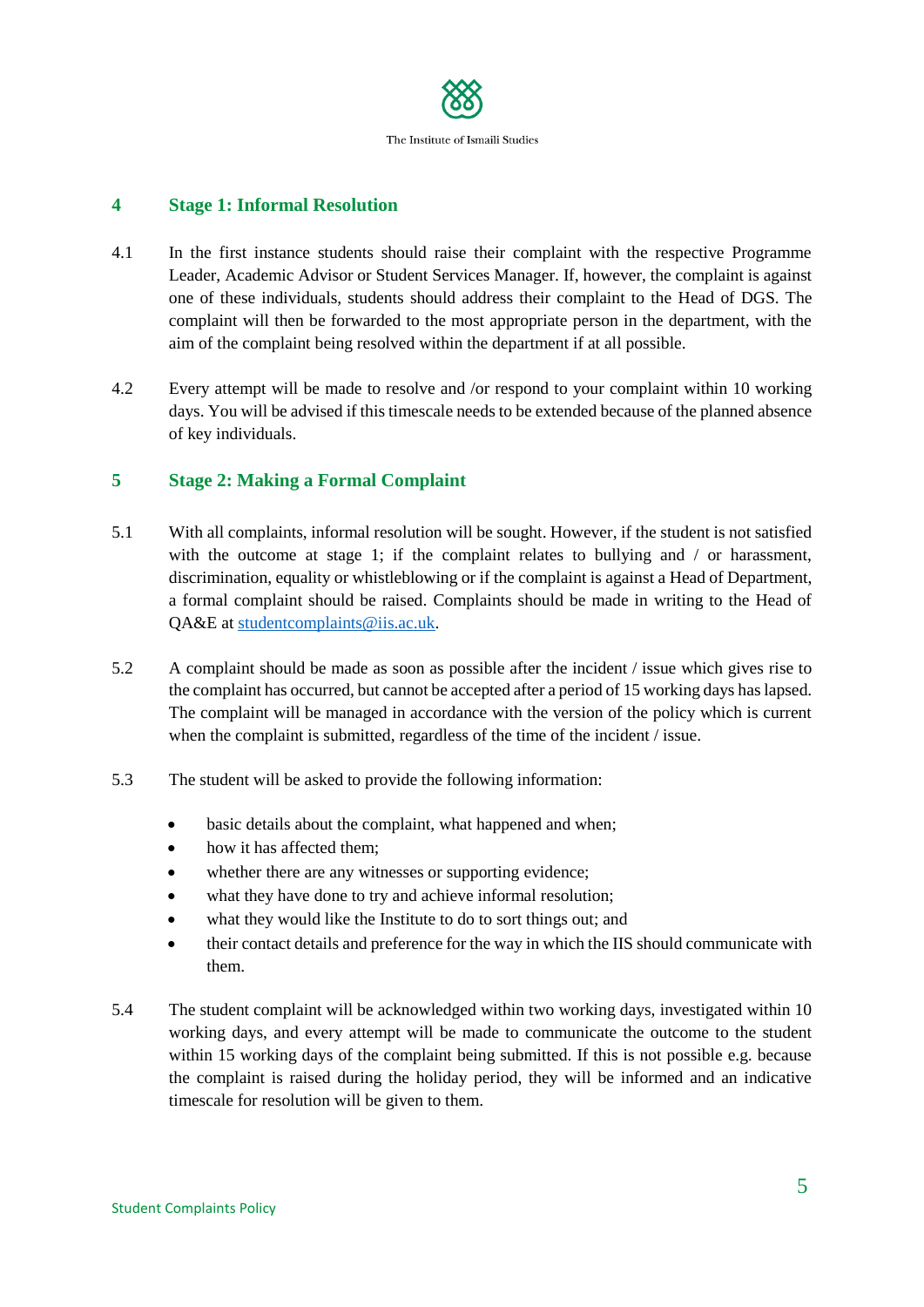

5.5 When any complaint is submitted, the student will be asked what they would ideally like the outcome to be. Redress might be an oral or written apology; a change to information provided by the IIS or a process to improve accuracy or accessibility; the offer of mediation to repair relationships etc. Whilst the IIS will take any such views into consideration in the resolution of the issue, this information is, nevertheless, given without prejudice to the final remedy determined by the complaints panel. If the complaint is not upheld, you will be given the reason for the decision.

#### **6 The Investigation**

- 6.1 All formal complaints will be subject to an appropriate investigation process, to ascertain the full facts and circumstances surrounding the issue and this may include interviews with the relevant parties, obtaining any witness statements etc. The Head of QA&E will appoint an independent Investigating Officer from amongst a pool of managers (Deputy Heads of Department, Heads of Unit or senior managers) and academics who have been trained to fulfil this role. Where appropriate, a suitably qualified external Investigating Officer will be appointed. This will ensure robustness and consistency of approach across the Institute.
- 6.2 The student has the right be accompanied to any formal investigation meeting by a fellow student, friend or relative. Please note that anyone who accompanies the student to such a meeting should do so as an observer, unless requested to contribute by the panel. The student is required to give the IIS at least two days' written notice of the name of the peer or friend that will accompany them.

## **7 The Panel Meeting**

- 7.1 Following the investigation, the Head of QA&E, who will act as Chair, will convene a complaints panel consisting of the Head of DGS, or another independent Head of Department if the Head of DGS was involved at stage 1, and an independent Head of Unit or academic. The appointment of panel members will be made with the aim of achieving an appropriate balance of expertise and diversity.
- 7.2 The panel will consider the investigation report, witness statements or other evidence and any other relevant information and may interview the student and the respondent to ensure a full understanding of the issues in order to come to a majority decision regarding the outcome. The outcome and proposed remedy will be supported by a rationale and will be communicated in writing to by the Chair of the panel.
- 7.3 In the event of the complaint being upheld, the Institute will refund on production of relevant receipts, any incidental expenses such as travel, subsistence and accommodation costs, where the Institute is satisfied that they were necessarily incurred and that the amounts claimed are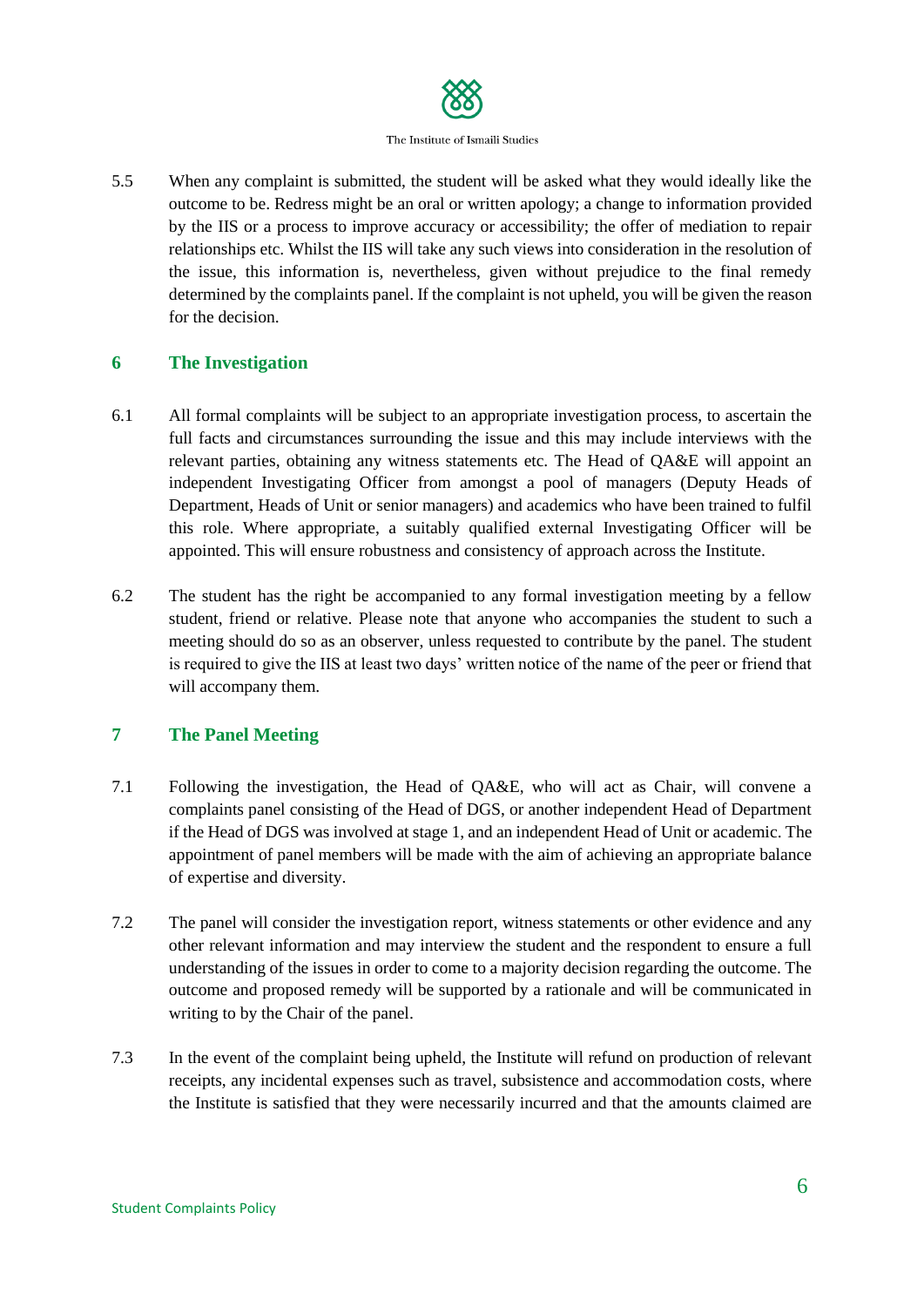

reasonable. If the student is in any doubt about the acceptability of an expense, they should contact the Student Services Manager for advice.

#### **8 Stage 3: The Appeal Process**

- 8.1 If a student is dissatisfied with the investigation undertaken or the outcome of the formal complaints process, they have the right of appeal. The appeal must be sent in writing by email to the PA of the Co-Director [\(darp@iis.ac.uk\)](mailto:darp@iis.ac.uk) within 20 working days of receipt of the outcome letter. It will be acknowledged within two working days and an appeal meeting will be arranged.
- 8.2 The Head of QA&E, in consultation with the Co-Director, will appoint an Appeal Panel comprising (a) an independent Head or Deputy Head of Department as Chair, with (b) two additional senior managers or academics to hear the appeal.
- 8.3 The panel will meet within 20 working days of receipt of the appeal, having reviewed all the information available, including the investigation report, any witness statements or other evidence and any notes taken at the complaints panel meeting. They will make a majority decision whether or not to uphold the appeal and the Chair will then confirm their decision to the student in writing

#### **9 External Redress**

- 9.1 The IIS' decision in respect of **non-academic complaints** shall be final, save and except that students may petition SOAS for a procedural review of the handling by the Institution of the matter once all internal levels of appeal at the Institution have been exhausted. SOAS shall not have jurisdiction in such matters and will only have limited powers to review the matter which shall not include overturning the decision made by the IIS but shall include acting in an advisory capacity to the IIS.
- 9.2 In respect of **academic complaints**, following the IIS' decision, students shall have a right of appeal to the Appeal Officer of SOAS. The procedures used by the Appeals Officer shall be those of SOAS, and the decision of the Appeals Officer shall be final and binding on all parties. Having exhausted SOAS' internal procedures and subject to the provision of the legislation, the student has the right to request the OIA to review his or her case.

#### **10 Office of the Independent Adjudicator (OIA)**

10.1 Once the IIS' Complaints Procedure has been completed, the IIS will issue a Completion of Procedures Letter, informing the student that the internal procedure of the IIS has been